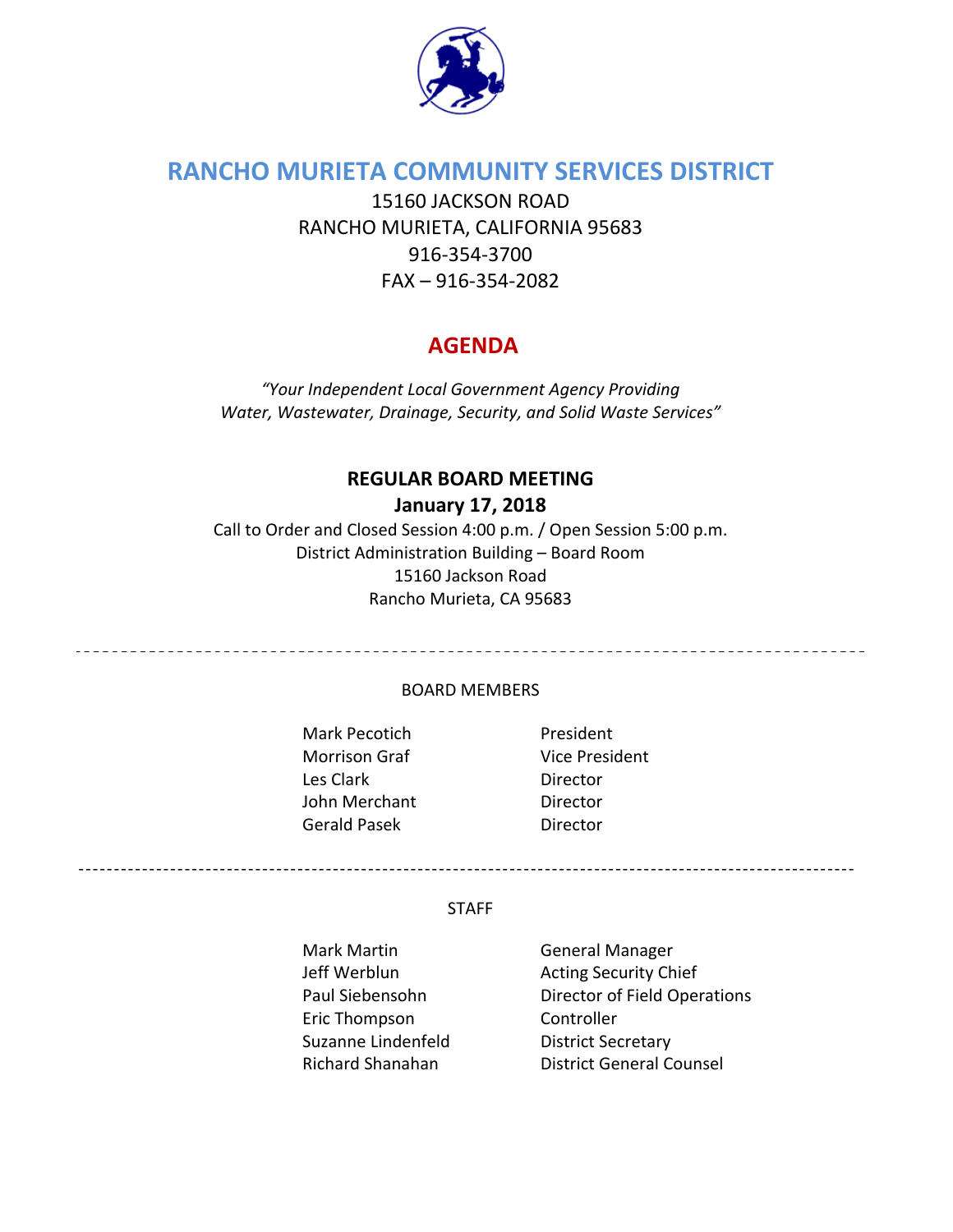# **RANCHO MURIETA COMMUNITY SERVICES DISTRICT**

JANUARY 17, 2018

REGULAR BOARD MEETING

Call to Order and Closed Session 4:00 p.m. / Open Session 5:00 p.m.

All persons present at District meetings will place their cellular devices in silent and/or vibrate mode (no ringing/sound of any kind). During meetings, these devices will be used only for emergency purposes and, if used, the party called/calling will exit the meeting room for conversation. Other electronic and internet enabled devices are to be used in the "silent" mode. Under no circumstances will recording devices or problems associated with them be permitted to interrupt or delay District meetings.

# **AGENDA**

ESTIMATED RUNNING TIME

 **1. CALL TO ORDER** ‐ Determination of Quorum – President Pecotich **(Roll Call)** 4:00

# **2. CONSIDER ADOPTION OF AGENDA** (Motion)

The running times listed on this agenda are only estimates and may be discussed earlier or later than shown. At the discretion of the Board, an item may be moved on the agenda and or taken out of order.

### **3. CLOSED SESSION**

*Under Government Code 54957: Public Employee Performance Evaluation of the General Manager.*

Under Government Code 54957.6: Conference with designated Labor Negotiator Mark Martin, regarding negotiations with the International Union of Operating Engineers, Local 3, AFL‐CIO.

# **4. OPEN SESSION/REPORT ACTION FROM CLOSED SESSION** 5:00

*The Board will discuss items on this agenda, and may take action on those items, including informational items and continued items. The Board may also discuss other items that do not appear on* this agenda, but will not act on those items unless action is urgent, and a resolution is passed by a two*thirds (2/3) vote declaring that the need for action arose after posting of this agenda.*

The running times listed on this agenda are only estimates and may be discussed earlier or later than shown. At the discretion of the Board, an item may be moved on the agenda and or taken out of order. *TIMED ITEMS as specifically noted, such as Hearings or Formal Presentations of community‐wide interest, will not be taken up earlier than listed.*

# **5. EMPLOYEE ANNOUNCEMENTS, PROMOTIONS, COMMENDATIONS, AND KUDOS**

# **6. COMMENTS FROM THE PUBLIC**

*Members of the public may comment on any item of interest within the subject matter jurisdiction of the District and any item specifically agendized. Members of the public wishing to address a specific agendized item are encouraged to offer their public comment during consideration of that item. With* certain exceptions, the Board may not discuss or take action on items that are not on the agenda.

If you wish to address the Board at this time or at the time of an agendized item, as a courtesy, please *state your name and address. Speakers presenting individual opinions shall have 3 minutes to speak. Speakers presenting opinions of groups or organizations shall have 5 minutes per group.*